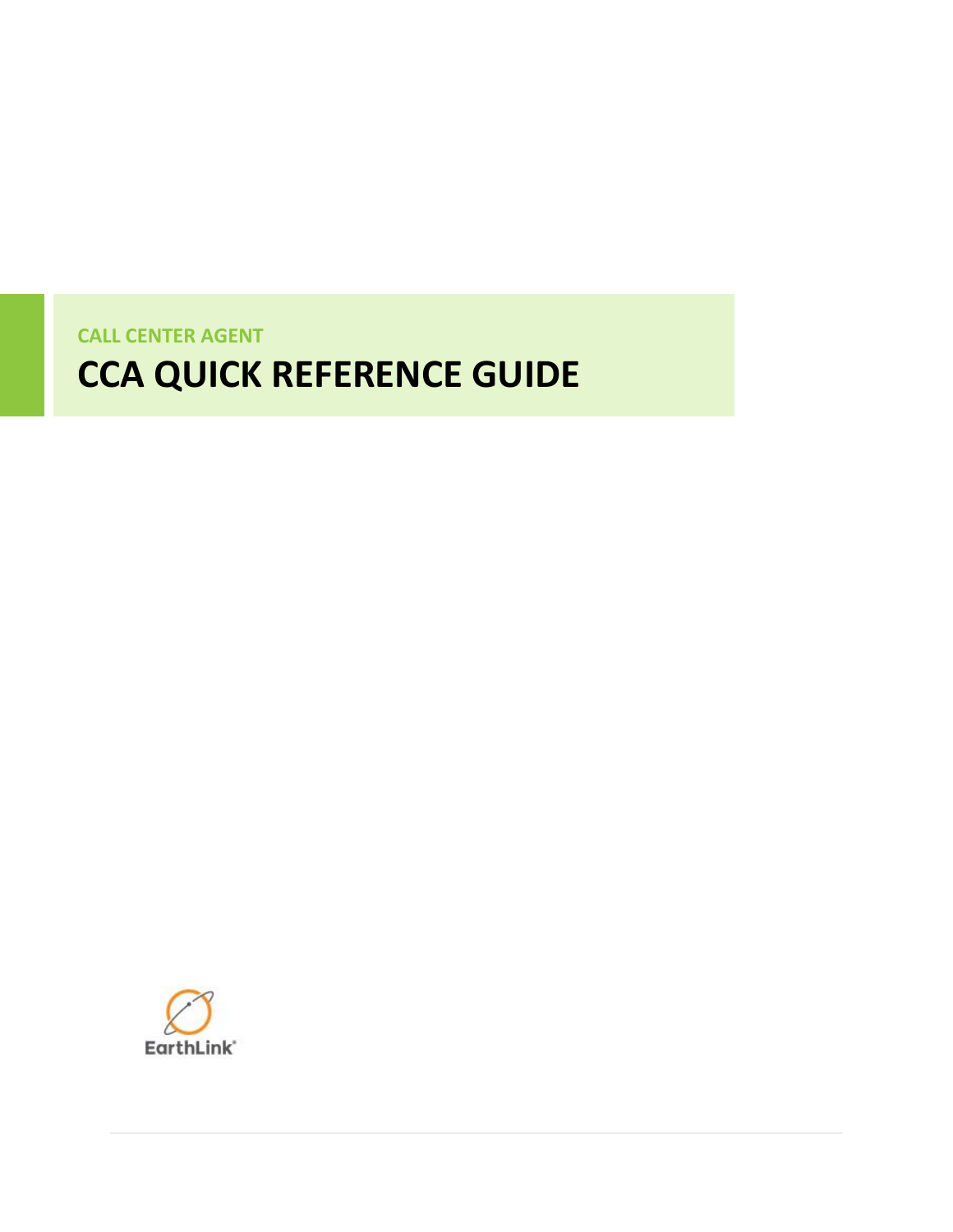## <span id="page-1-0"></span>**TABLE OF CONTENTS**



| $\mathbf{1}$   |     |  |
|----------------|-----|--|
| $\mathcal{P}$  |     |  |
| २              |     |  |
| $\mathbf{4}$   |     |  |
| .5.            |     |  |
| 6.             |     |  |
|                | 6.1 |  |
|                |     |  |
| 7 <sub>1</sub> |     |  |
| ጸ              |     |  |
| 9.             |     |  |
|                | 9.1 |  |
|                | 9.2 |  |
| 10.            |     |  |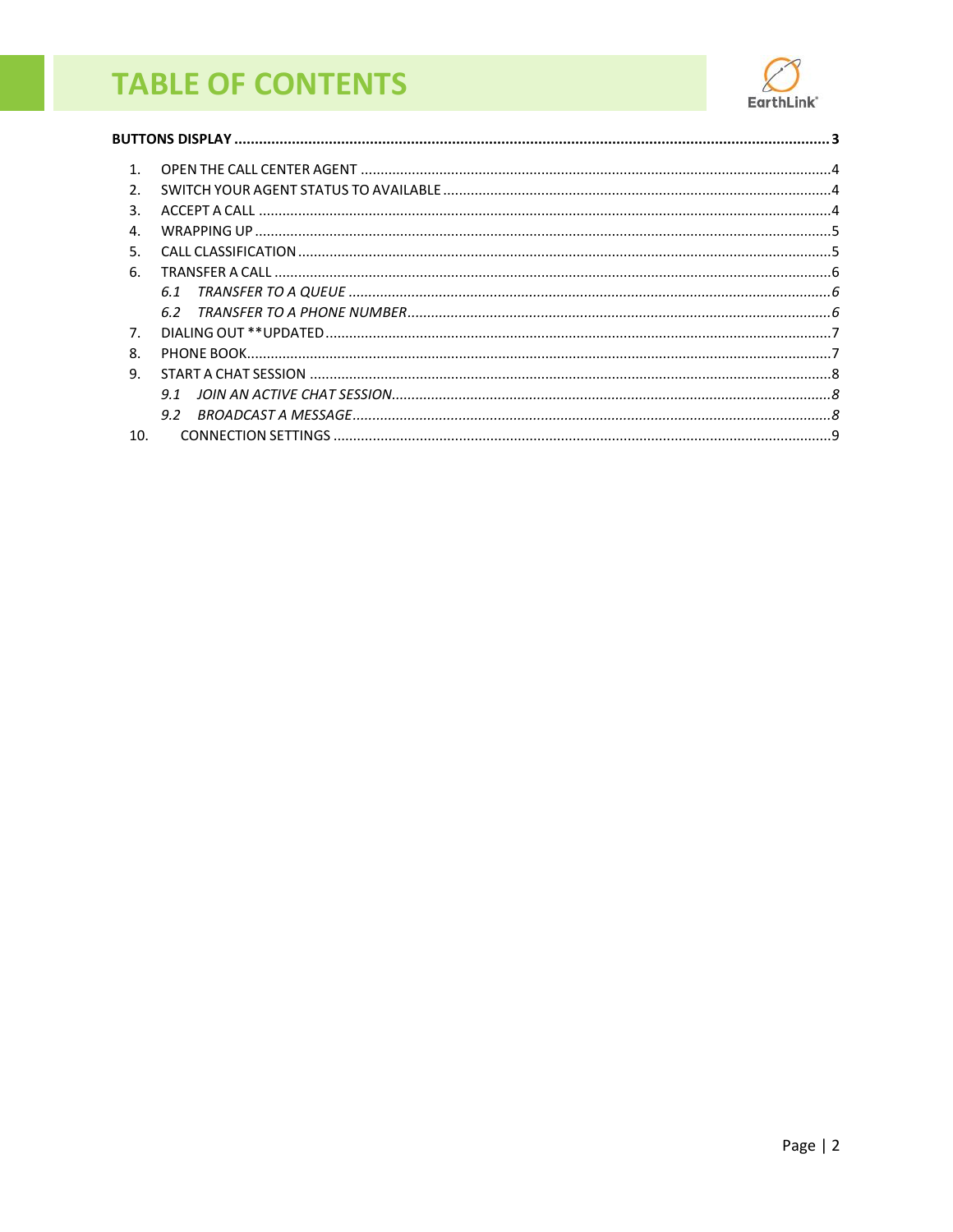

#### **Document Name:**

Call Center Agent Quick Reference Guide

**Document Type:** Procedure

**Document Division: Training** 

**Document Version:** 10.3A

**Document Date:** October 7, 2014

### **CALL CENTER AGENT CCA QUICK REFERENCE GUIDE**

This document describes how to use the Call Center Agent v10.3

**Bold type** represents screen names and items within the administrator portal.

#### phone book dial out status timer button button  $= 0$ 53 Call Center Agent - Avai able username & extension-MyUserName@6474979095 Menu -- chat button 组. 00:00:19 agent status button-Available Queue Type Calls Wait Time Agents Available Customer Service IVR  $\mathbb O$ 00:00:00  $\mathbf{1}$  $\overline{0}$ Sales IVR. 0 00:00:00 1  $\mathbf 0$ queue list & monitor -00:00:00  $\ddot{\mathbf{0}}$ Technical Support IVR 0 1

#### <span id="page-2-0"></span>**BUTTONS DISPLAY**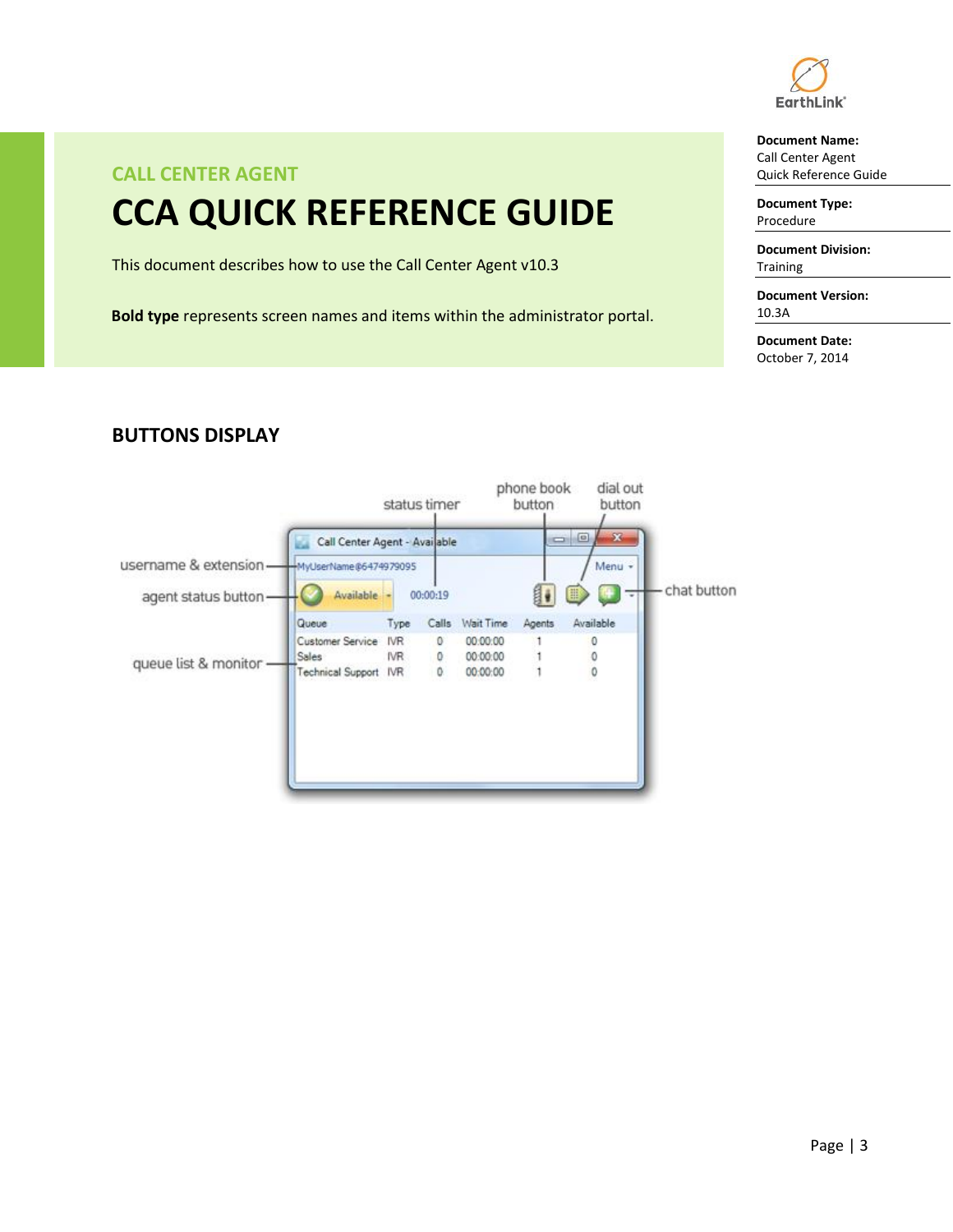### **GETTING STARTED**

#### <span id="page-3-0"></span>**1. OPEN THE CALL CENTER AGENT**

Start by launching the Call Center Agent from your Desktop Shortcut or navigate to **Start menu > All Programs > Call Center Agent**.

A **sign-in** window will open asking for three items, your **Username**, **Password**, and **Extension**. Your username and password should be provided to you before your first login, only your password is case sensitive.

In the **Extension** field, simply enter the **10 digit phone number** where you wish to receive calls – do not use any hyphens, letters, or special characters. Click **Sign in**.

**Note:** If you are having difficulty logging in, see [Connection Settings.](#page-8-0)

### <span id="page-3-1"></span>**2. SWITCH YOUR AGENT STATUS TO AVAILABLE**

When the application opens, the **display** window will list the **queue(s)** you are qualified to handle as well as the number of calls waiting in each queue. Your **agent status** will begin as **Not Ready**.

In order to receive calls in **queue(s**), you must change your **agent status** to **Available**. To do this you can either click **agent status** once, or use the drop down menu and select **Available**.

**Note:** Available is the only **agent status** which can receive calls in queue.

### <span id="page-3-2"></span>**3. ACCEPT A CALL**

The CCA will automatically come into focus when you are receiving a call. The display will show the **queue name** as well as the **caller ID** if available.

Accept the call by answering your phone; at this point the CCA will automatically adjust your **agent status** to **Busy – On Call**. Similarly when your call is over, hang up your phone and the CCA will automatically change your status to **Busy – Wrapping Up**, se[e step 4.](#page-4-0)

**Note:** If you do not answer your phone in time, your **agent status** will automatically change to **Not Ready** and you will receive the following message: **Operation timed out (ring no-answer)**.

| EarthLink <sup>*</sup>        |  |
|-------------------------------|--|
|                               |  |
| User name:                    |  |
| <b>MyUserName</b>             |  |
| Password:                     |  |
| ********                      |  |
| Forgot password<br>Extension: |  |
| 6467187177                    |  |
| Sign in                       |  |
|                               |  |





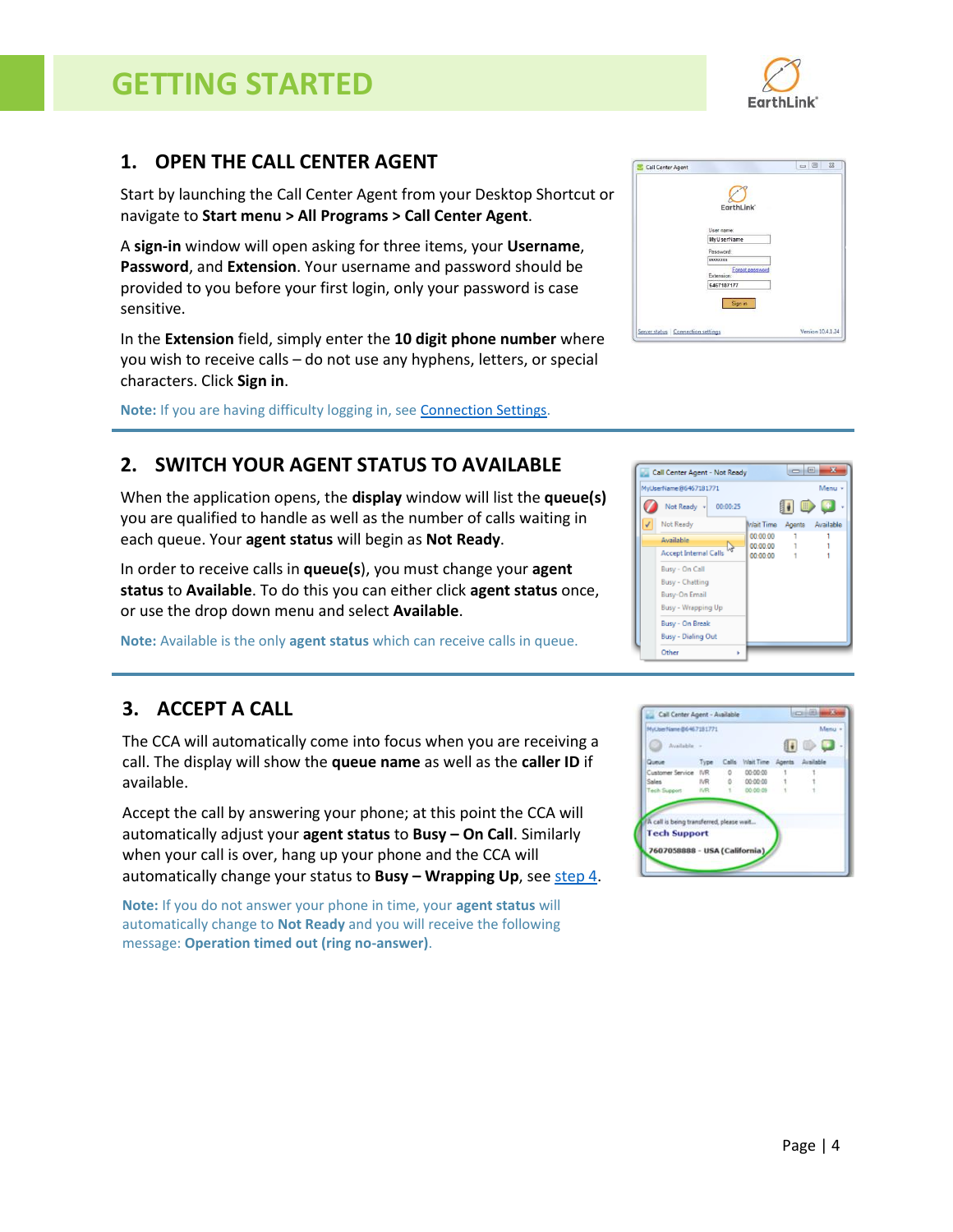### **WRAPPING UP**



#### <span id="page-4-0"></span>**4. WRAPPING UP**

After a call ends or is transferred, the CCA will automatically switch your **agent status** to **Busy – Wrapping Up**. This **wrap-up mode** provides the time to complete any paperwork or additional tasks.

If **Call Classification** is mandatory, the **Classification** window will open when a call has ended, please see [step 5](#page-4-1) below.

To take another call, change your **agent status** to **Available** as in [step 2.](#page-3-1)

**Note:** Your team may have a limited **wrap-up time**. When that time expires the CCA will automatically change your **agent status** back to **Available**.

| Available |
|-----------|
|           |
|           |
|           |
|           |
| Classify  |
|           |
|           |

#### <span id="page-4-1"></span>**5. CALL CLASSIFICATION**

You may open the **Classification** window any time during a call by **clicking the Classify button** located on the middle bar.

Use the drop down menus to select the appropriate options for **Caller Type**, **Main Subject**, **Sub-subject**, **Sub-subject Detail** and **Resolution** fields.

**Claim No., Account No., and Provider No.** fields can be used for tracking customer account information.

Alert your supervisor of the call or event that you've just handled by placing a checkmark in the box labeled **Flag to a Supervisor** and select the **reason for flagging** from the drop down list on the right. Caller and disposition information, along with any other notes, will be emailed directly to your assigned supervisor.

Enter any additional information in the **notes** field and click **OK**.

| Caller Type:<br>New Customer<br>Claim No:<br>Account No:<br>Provider No:<br>1234<br>567<br>890<br>Main Subject:<br>New Account<br>Sub-subject:<br>Residential<br>Sub-subject Detail:<br>Resolution:<br>New Sale<br>Flag to a Supervisor: VIP User<br>Notes:<br>Interested in many of our services! |  |  |  |
|----------------------------------------------------------------------------------------------------------------------------------------------------------------------------------------------------------------------------------------------------------------------------------------------------|--|--|--|
|                                                                                                                                                                                                                                                                                                    |  |  |  |
|                                                                                                                                                                                                                                                                                                    |  |  |  |
|                                                                                                                                                                                                                                                                                                    |  |  |  |
|                                                                                                                                                                                                                                                                                                    |  |  |  |
|                                                                                                                                                                                                                                                                                                    |  |  |  |
|                                                                                                                                                                                                                                                                                                    |  |  |  |
|                                                                                                                                                                                                                                                                                                    |  |  |  |
|                                                                                                                                                                                                                                                                                                    |  |  |  |
|                                                                                                                                                                                                                                                                                                    |  |  |  |
|                                                                                                                                                                                                                                                                                                    |  |  |  |
|                                                                                                                                                                                                                                                                                                    |  |  |  |
|                                                                                                                                                                                                                                                                                                    |  |  |  |
|                                                                                                                                                                                                                                                                                                    |  |  |  |
|                                                                                                                                                                                                                                                                                                    |  |  |  |
|                                                                                                                                                                                                                                                                                                    |  |  |  |
|                                                                                                                                                                                                                                                                                                    |  |  |  |
|                                                                                                                                                                                                                                                                                                    |  |  |  |
|                                                                                                                                                                                                                                                                                                    |  |  |  |
| Cancel<br>OK                                                                                                                                                                                                                                                                                       |  |  |  |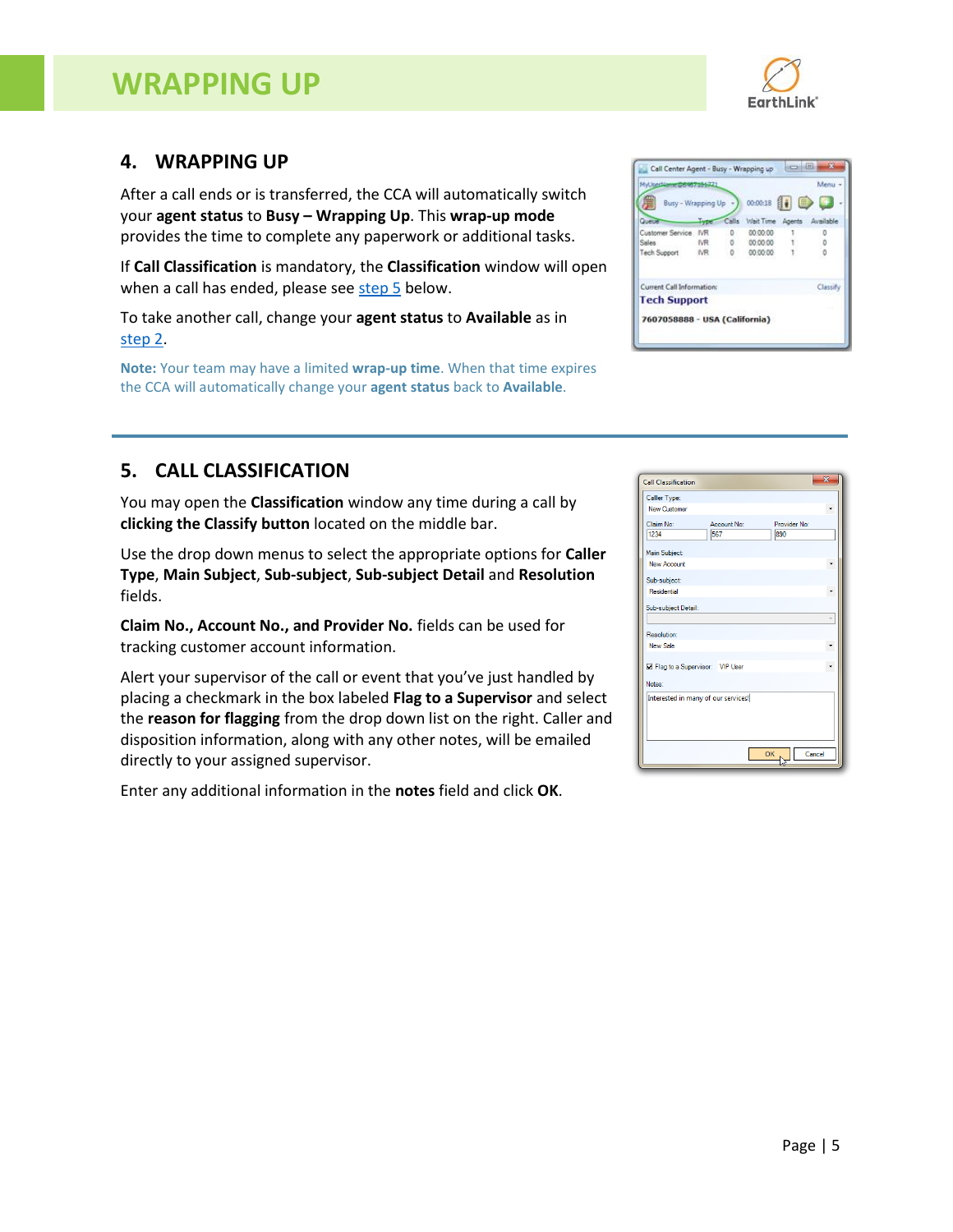### **TRANSFERRING**

#### <span id="page-5-0"></span>**6. TRANSFER A CALL**

You may wish to transfer your currently active call to a different queue, to an outside line, or to a teammate.

Click **Transfer Call** located on the middle bar – the **transfer call** window will open.

To **transfer to a queue**, proceed to [step 6.1](#page-5-1) below.

To **transfer to a phone number**, proceed to [step 6.2](#page-5-2) below.

**Note:** To make an internal transfer, pull up a list of your teammates who are also signed in with the CCA by using the phone book. *Please see step 8, [Phone Book](#page-6-1)*.

#### <span id="page-5-1"></span>**6.1 TRANSFER TO A QUEUE**

Change the **Destination to Queue**, select an available queue and click **OK**.

Your connection with the caller will end and your CCA will enter **wrap-up mode**.

#### <span id="page-5-2"></span>**6.2 TRANSFER TO A PHONE NUMBER**

Change the **Destination to Third Party** and enter the **phone number** in the field labeled **Destination Number** or choose a **recent number** from the drop down on the right.

Now you must choose between two different transfer types.

**Blind:** Call is immediately transferred.

**Controlled:** Allows you to speak with the third party first.

Select the desired **transfer type**, click **OK**.

A **confirmation** window will open, only click **Yes** once you`ve spoken with the third party. At any point you may click **No** to cancel the transfer and resume your current connections on hold.

**Note:** You can also transfer to a **third party** with the **Phone Book**. *See [step 8](#page-6-1)*.

| MyUserName (56467181771)      |            |         |                    |              | Menu -    |
|-------------------------------|------------|---------|--------------------|--------------|-----------|
| Busy - On Call -              | 00:01:10   |         |                    |              |           |
| Queue                         | Type       | Calls   | Wait Time          | Agents       | Available |
| Customer Service              | <b>IVR</b> | 0       | 00:00:00           |              | 0         |
| <b>Sales</b>                  | <b>IVR</b> | 0       | 00:00:00           | $\mathbf{1}$ | 0         |
| <b>Technical Support</b>      | <b>IVR</b> | $\circ$ | 00:00:00           |              | o         |
| Current Call Information:     | Hold       |         | Mute Transfer Call | Add Call     | Classify  |
| <b>Technical Support</b>      |            |         |                    |              |           |
| 7607058888 - USA (California) |            |         |                    |              |           |



| <b>Transfer Call</b>                    | $\mathbf{x}$ |
|-----------------------------------------|--------------|
| Destination<br>⊙ Third Party ○ Queue    | ◯ Survey     |
| Transfer Type<br>$\bigcirc$ Blind       | ⊙ Controlled |
| <b>Destination Number</b><br>6465554321 |              |
| <b>Speed Dial:</b>                      | Phone Book   |
|                                         | Cancel<br>OK |

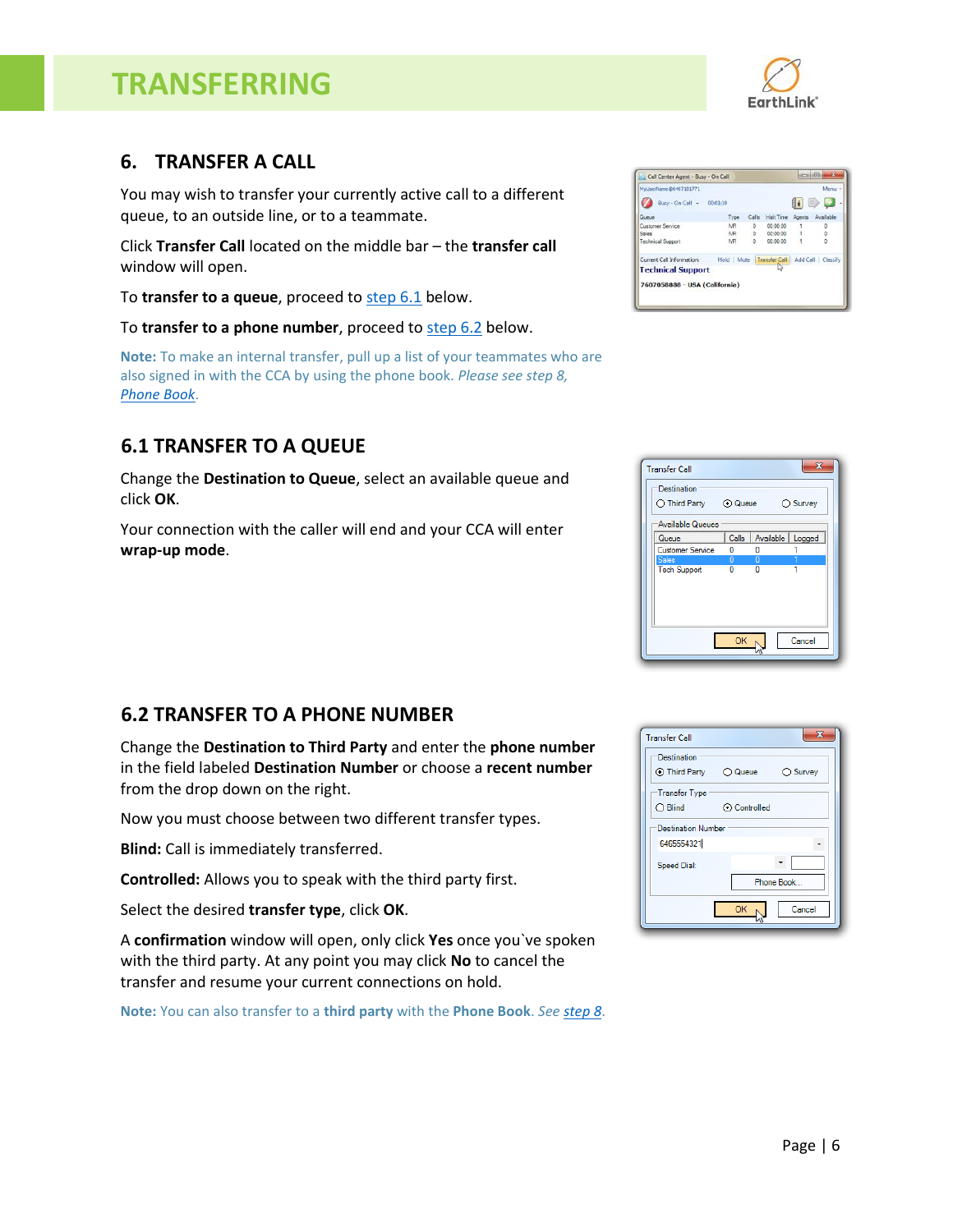### **MORE CALLING FEATURES**

#### <span id="page-6-0"></span>**7. DIALING OUT \*\*UPDATED**

To place an outbound call, click **Dial Out** located on the top row – the **Dial Out** window will open.

Select the **ID** you wish to display from the **Caller ID** drop down menu.

Now enter the **phone number** you wish to dial in the field labeled **Destination** or select a number from the **Recent Destinations** list below. Click **OK**. The system will first call you at the extension that you signed in with, only once you answer your phone will your destination be dialed.

#### <span id="page-6-1"></span>**8. PHONE BOOK**

Click **Phone Book** located on the top bar and the **Phone Book** window will open. Use the buttons in the upper left corner to switch between its two listing modes:

**Directory:** populated by your team`s administrator, each column can be sorted ascending and descending or used as a search field.

**Logged Agents:** a real-time listing of your teammates that are currently signed in with the CCA and their **agent status** (**on-call**, **on-break**, **available**).

Select a **contact** or **teammate** from the appropriate list and then click **dial**. If you already have a **call in progress**, the **phone book** can be used to **transfer** rather than dial.

Call Center Phone Book Directory Logged Agents Search by <First Name>: shar **Find Next** First Name / Last Name Direct Number Email Address Extension MacDonald  $\overline{m}$ 6135551212 donald@hs-sc.gc.ca Adjudicato hoh mac Sham 7899 8888083529 g.sharp@gmail.com Director .<br>Geoff Parmaks 820 4168880325 korav.parmaks@telax.com **Telax Liaison** Koray  $Diab$ Refresh | Close 4 entries in the directory. 0 agents logged or Last Undate: 06:02:32 PM

| Directory   Logged Agents                                                                                                                                                                                                                                       | <b>Find Next</b> |
|-----------------------------------------------------------------------------------------------------------------------------------------------------------------------------------------------------------------------------------------------------------------|------------------|
| <b>F</b> -Default Team<br>- Danis Kim @ 9990000611 (Not Set)<br>-- Joe DeClara @ 9990010020 (Available)<br>Korav Parmaks @ 6470771020 (Available)<br>Fi-Sales - John<br>-John Quinten @ 9990010008 (Not Set)<br>Fi-Tech Team<br>Ollie O @ 6470979095 (Dial Out) |                  |
|                                                                                                                                                                                                                                                                 |                  |



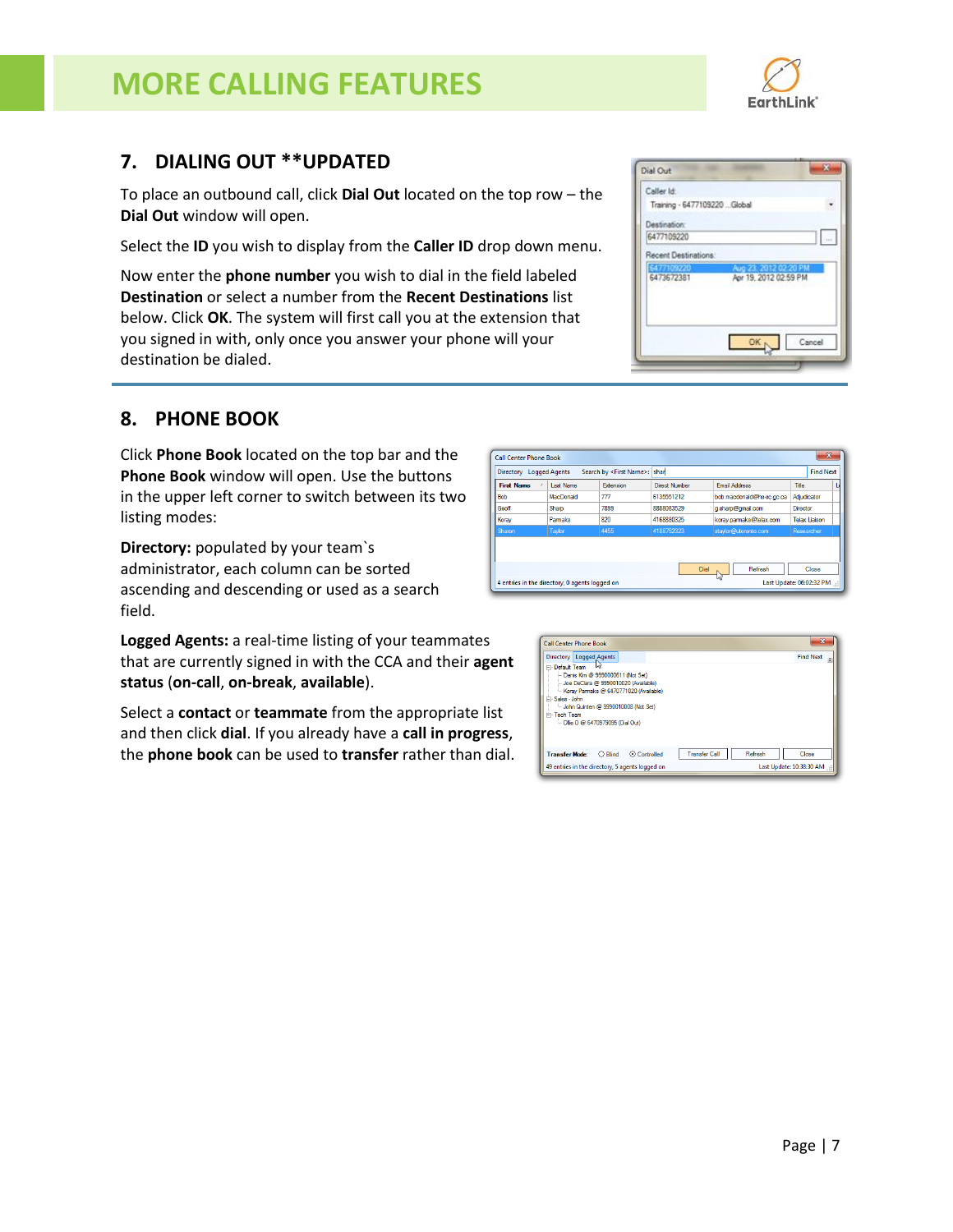### **CHATTING**

Page | 8

#### <span id="page-7-0"></span>**9. START A CHAT SESSION**

Click **Chat** located on the right side of the top bar. When the **Select User** window opens, place a checkmark next to the **members** you wish to add to your chat session and click **OK**.

#### <span id="page-7-1"></span>**9.1 JOIN AN ACTIVE CHAT SESSION**

To join an **active chat**, navigate the mouse to **Menu > Chat > Join Chat Session**.

In the **Join Chat Session** window, the name of the **active chat** sessions will be displayed. Click on the name and click **Join**.

More information regarding chat sessions and their members can be displayed by clicking the **+** expansion buttons.

#### <span id="page-7-2"></span>**9.2 BROADCAST A MESSAGE**

From the **main application** window, navigate the mouse to **Menu > Chat > Broadcast Message…**.

The **Select User** window will open. Place a checkmark next to the **team name** or **member names** you wish to broadcast your message to and click **OK**.

Write your message and then click **Send**.



Start Date: Aug 09, 2011 03:40:20 PM

Join  $\mathbb{N}$ 

Join Chat Session Active Chat Sessions:

Exit.

-Created Bv: Mike Additional Information Fi-Members

 $Re$ fresh







 $\mathbf{x}$ 

Close